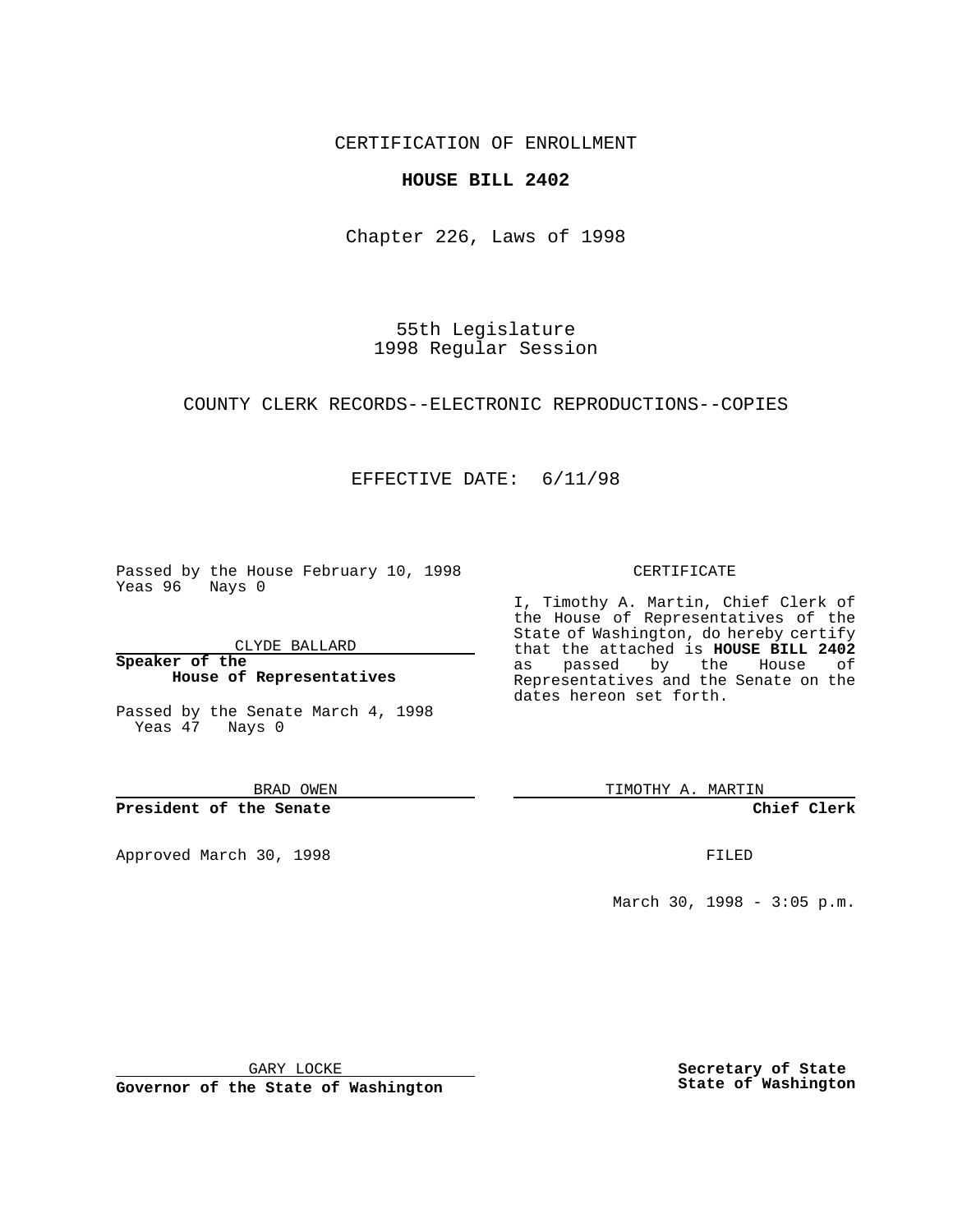## **HOUSE BILL 2402** \_\_\_\_\_\_\_\_\_\_\_\_\_\_\_\_\_\_\_\_\_\_\_\_\_\_\_\_\_\_\_\_\_\_\_\_\_\_\_\_\_\_\_\_\_\_\_

\_\_\_\_\_\_\_\_\_\_\_\_\_\_\_\_\_\_\_\_\_\_\_\_\_\_\_\_\_\_\_\_\_\_\_\_\_\_\_\_\_\_\_\_\_\_\_

Passed Legislature - 1998 Regular Session

**State of Washington 55th Legislature 1998 Regular Session**

**By** Representatives Sheahan, Lambert, Hatfield, Thompson, McDonald and Dunn

Read first time 01/13/98. Referred to Committee on Law & Justice.

1 AN ACT Relating to the records of the county clerk; and amending 2 RCW 36.23.065 and 36.23.067.

3 BE IT ENACTED BY THE LEGISLATURE OF THE STATE OF WASHINGTON:

4 **Sec. 1.** RCW 36.23.065 and 1981 c 277 s 10 are each amended to read 5 as follows:

 Notwithstanding any other law relating to the destruction of court records, the county clerk may cause to be destroyed all documents, records, instruments, books, papers, depositions, and transcripts, in any action or proceeding in the superior court, or otherwise filed in 10 his or her office pursuant to law, if all of the following conditions 11 exist:

 (1) The county clerk maintains for the use of the public a 13 photographic film, microphotographic, photostatic<u>, electronic,</u> or similar reproduction of each document, record, instrument, book, paper, deposition, or transcript so destroyed: PROVIDED, That all receipts and canceled checks filed by a personal representative pursuant to RCW 11.76.100 may be removed from the file by order of the court and destroyed the same as an exhibit pursuant to RCW 36.23.070.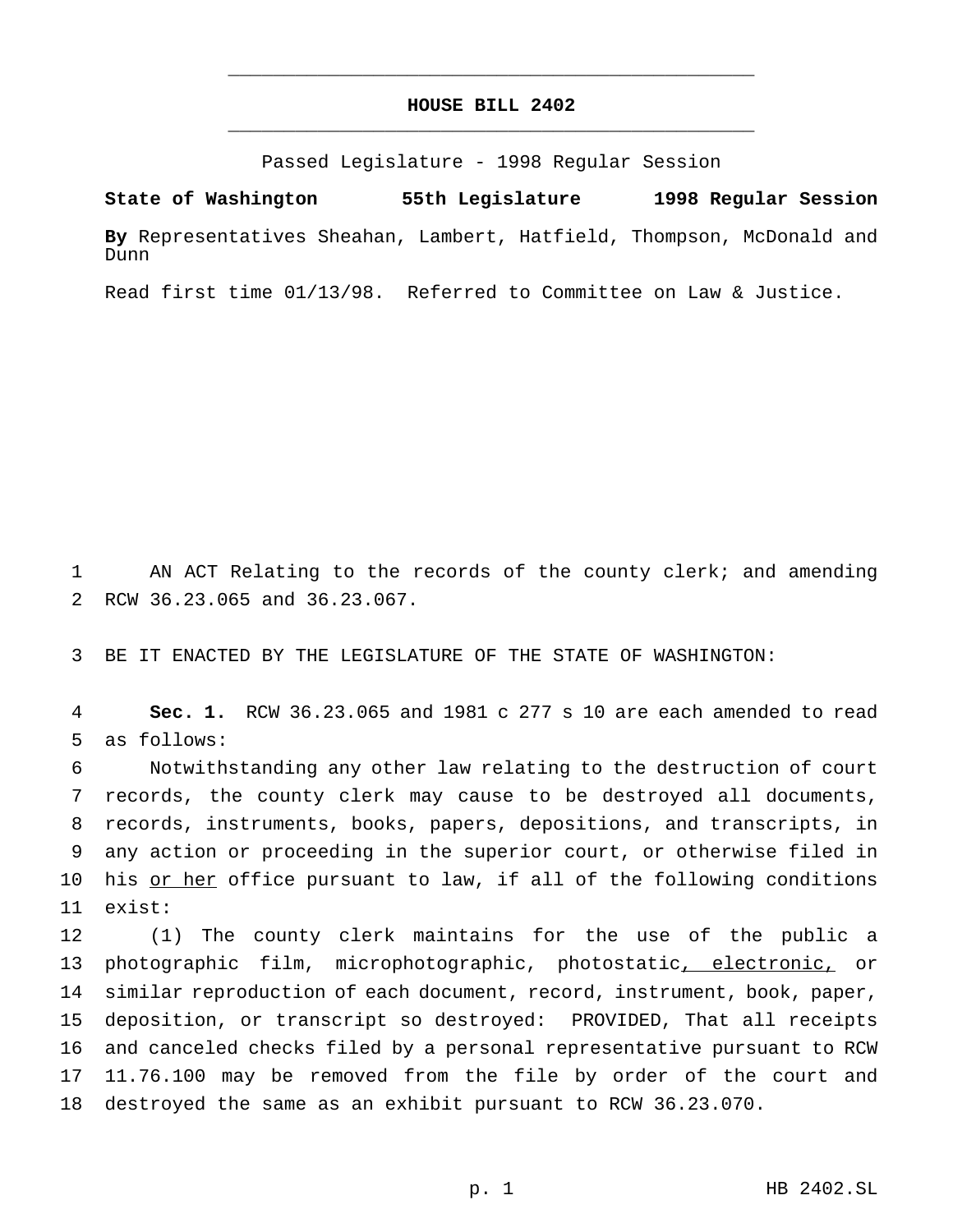1 (2) At the time of the taking of ((said)) the photographic film, 2 microphotographic, photostatic, electronic, or similar reproduction, 3 the county clerk or other person under whose direction and control the 4 same was taken, attached thereto, or to the sealed container in which 5 the same was placed and has been kept, or incorporated in ((said)) the 6 photographic film, microphotographic, photostatic, electronic, or 7 similar reproduction, a certification that the copy is a correct copy 8 of the original, or of a specified part thereof, as the case may be, 9 the date on which taken, and the fact it was taken under ((his)) the 10 clerk's direction and control. The certificate must be under the 11 official seal of the certifying officer, if there be any, or if ((he 12 be)) the certifying officer is the clerk of a court having a seal, 13 under the seal of such court.

14 (3) The county clerk promptly seals and stores at least one 15 original or negative of each such photographic film, microphotographic, 16 photostatic, electronic, or similar reproduction in such manner and 17 place as reasonably to assure its preservation indefinitely against 18 loss, theft, defacement, or destruction. Electronic reproductions are 19 acceptable media for this purpose if one of the following conditions 20 exists:

21 (a) The electronic reproductions are continuously updated and, if 22 necessary, transferred to another medium to ensure that they are 23 accessible through contemporary and supported electronic or 24 computerized systems; or

25 (b) The electronic reproductions are scheduled to be reproduced on 26 photographic film, microphotographic, photostatic, or similar media for 27 indefinite preservation.

28 (4) When copies of public records of the county clerk are 29 transferred to the state archives for security storage, the state 30 archives may only provide certified copies of those records with the 31 written permission of the county clerk who is custodian of those 32 records. When so transferred and authorized, the copies of the public 33 records concerned shall be made by the state archives, which 34 certification shall have the same force and effect as though made by 35 the county clerk who is custodian of the record. If there is a 36 statutory fee for the reproduction of the document, contracts can be 37 made between the county clerk and the state archives for reproduction 38 and certification of the copies, however no certification authority may